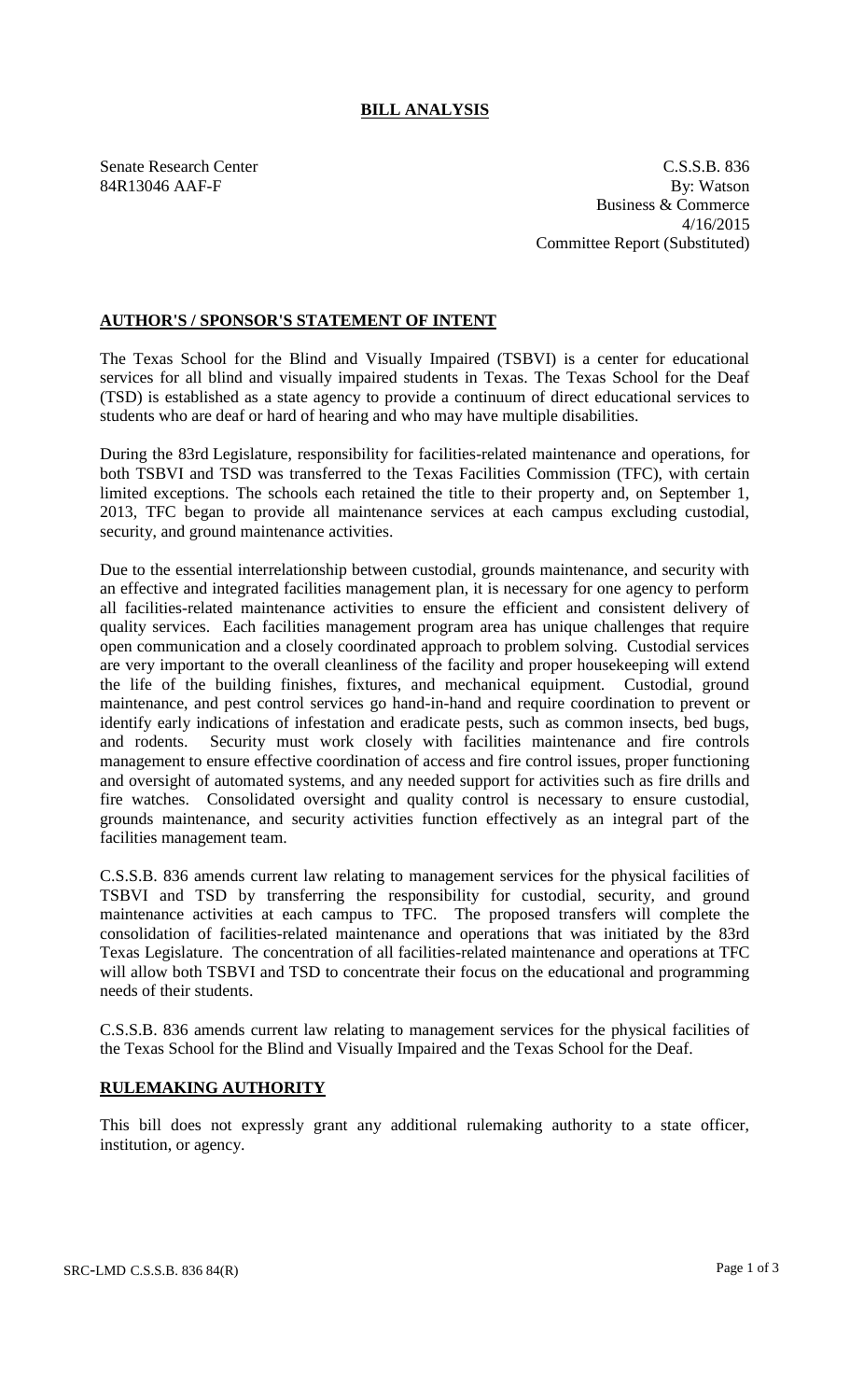## **SECTION BY SECTION ANALYSIS**

SECTION 1. Amends Section 30.022(h-1), Education Code, as follows:

(h-1) Requires the Texas Facilities Commission (TFC) to provide all facilities maintenance services for the physical facilities of the Texas School for the Blind and Visually Impaired (TSBVI) as provided by Section 2165.007 (Facilities Management Services), Government Code, rather than as provided by a memorandum of understanding between the school's governing board and TFC. Deletes existing text requiring TFC to provide services including facilities construction, cabling, facility reconfiguration, and any other services.

SECTION 2. Amends Section 30.052(h-1), Education Code, as follows:

(h-1) Requires TFC to provide all facilities maintenance services for the physical facilities of the Texas School for the Deaf (TSD) as provided by Section 2165.007 (Facilities Management Services), Government Code, rather than as provided by a memorandum of understanding between the school's governing board and TFC. Deletes existing text requiring TFC to provide services including facilities construction, cabling, facility reconfiguration, and any other services.

SECTION 3. Amends Section 2165.007(b), Government Code, by deleting existing text providing that TFC's duty does not apply to facilities owned or operated by TSBVI or facilities owned or operated by TSD. Makes a nonsubstantive change.

SECTION 4. (a) Provides that, not later than September 1, 2016, the following are transferred from TSBVI to TFC:

> (1) all remaining powers, duties, functions, programs, and activities of the TSBVI relating to the maintenance of the school's physical facilities;

> (2) any obligations and contracts of TSBVI that are directly related to implementing a power, duty, function, program, or activity transferred under this subsection; and

> (3) all property and records in the custody of TSBVI that are related to a power, duty, function, program, or activity transferred under this subsection and all funds appropriated by the legislature for that power, duty, function, program, or activity.

(b) Requires TFC and TSBVI to enter into a memorandum of understanding that establishes a plan for the identification and transfer of the records, personnel, property, and unspent appropriations of TSBVI that are used for purposes of the commission's powers and duties directly related to the maintenance of the school's physical facilities under Section 30.022 (Governance of the Texas School for the Blind and Visually Impaired), Education Code.

SECTION 5. (a) Provides that, not later than January 1, 2015, the following are transferred from TSD to TFC:

> (1) all remaining powers, duties, functions, programs, and activities of TSD relating to the maintenance of the school's physical facilities;

> (2) any obligations and contracts of TSD that are directly related to implementing a power, duty, function, program, or activity transferred under this subsection; and

> (3) all property and records in the custody of TSD that are related to a power, duty, function, program, or activity transferred under this subsection and all funds appropriated by the legislature for that power, duty, function, program, or activity.